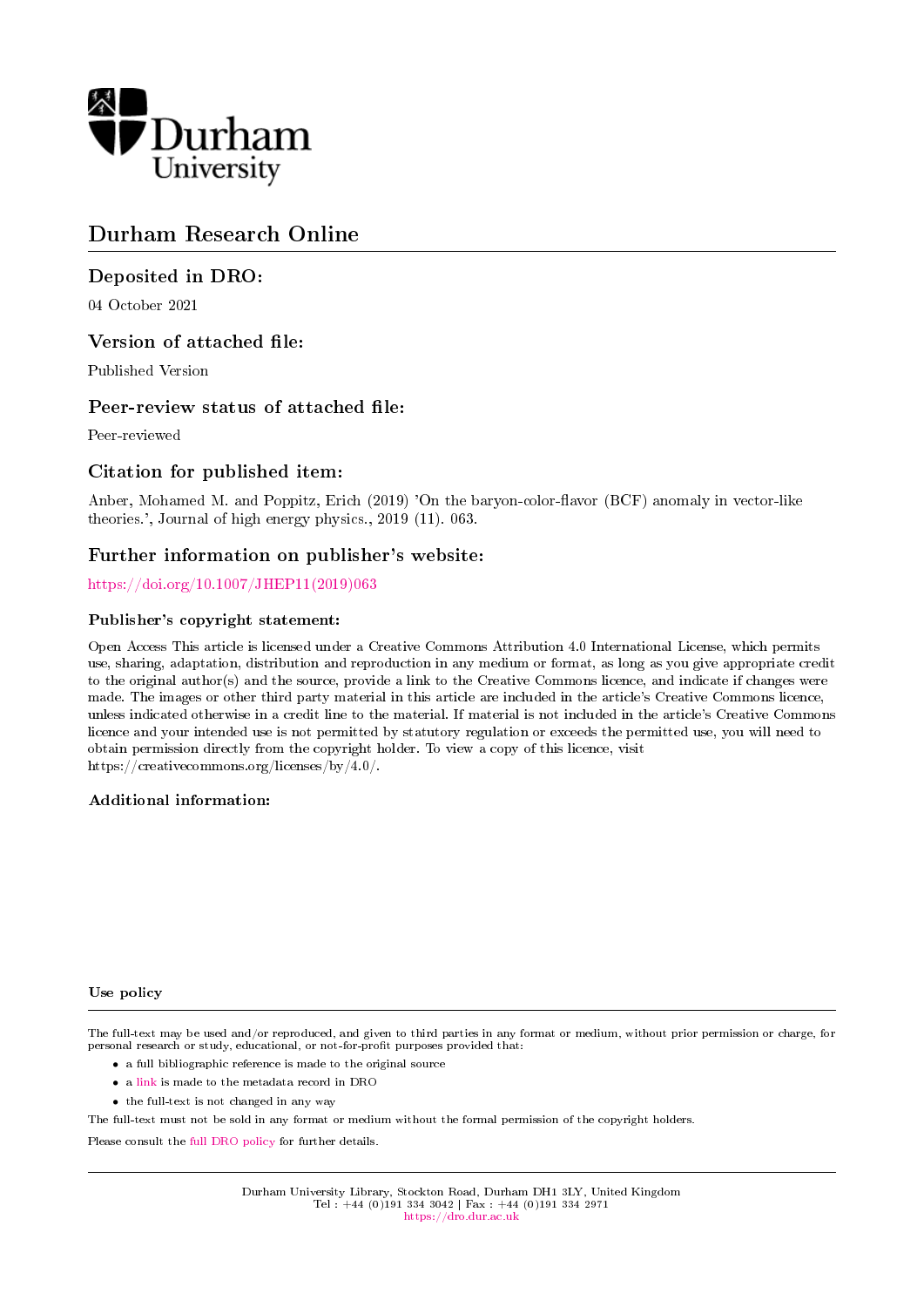PUBLISHED FOR SISSA BY 2 SPRINGER

Received: October 10, 2019 Accepted: October 28, 2019 PUBLISHED: November 11, 2019

# On the baryon-color-flavor (BCF) anomaly in vector-like theories

## Mohamed M. Anber<sup>a</sup> and Erich Poppitz<sup>b</sup>

<sup>a</sup>Department of Physics, Lewis & Clark College, Portland, OR 97219, U.S.A.  $b$  Department of Physics, University of Toronto, Toronto, ON M5S 1A7, Canada

E-mail: [manber@lclark.edu](mailto:manber@lclark.edu), [poppitz@physics.utoronto.ca](mailto:poppitz@physics.utoronto.ca)

ABSTRACT: We consider the most general fractional background fluxes in the color, flavor, and baryon number directions, compatible with the faithful action of the global symmetry of a given theory. We call the obstruction to gauging symmetries revealed by such backgrounds the baryon-color-flavor (BCF) 't Hooft anomaly. We apply the BCF anomaly to vectorlike theories, with fermions in higher-dimensional representations of arbitrary N-ality, and derive non-trivial constraints on their IR dynamics. In particular, this class of theories enjoys an independent discrete chiral symmetry and one may ask about the fate of this symmetry in the background of BCF fluxes. We show that, under certain conditions, an anomaly between the chiral symmetry and the BCF background rules out massless composite fermions as the sole player in the IR: either the composites do not form or additional contributions to the matching of the BCF anomaly are required. We can also give a flavor-symmetric mass to the fermions, smaller than or of order the strong scale of the theory, and examine the  $\theta$ -angle periodicity of the theory in the BCF background. Interestingly, we find that the conditions that rule out the composites are the exact same conditions that lead to an anomaly of the  $\theta$  periodicity: the massive theory will experience a phase transition as we vary  $\theta$  from 0 to  $2\pi$ .

Keywords: Anomalies in Field and String Theories, Discrete Symmetries, Global Symmetries

ArXiv ePrint: [1909.09027](https://arxiv.org/abs/1909.09027)



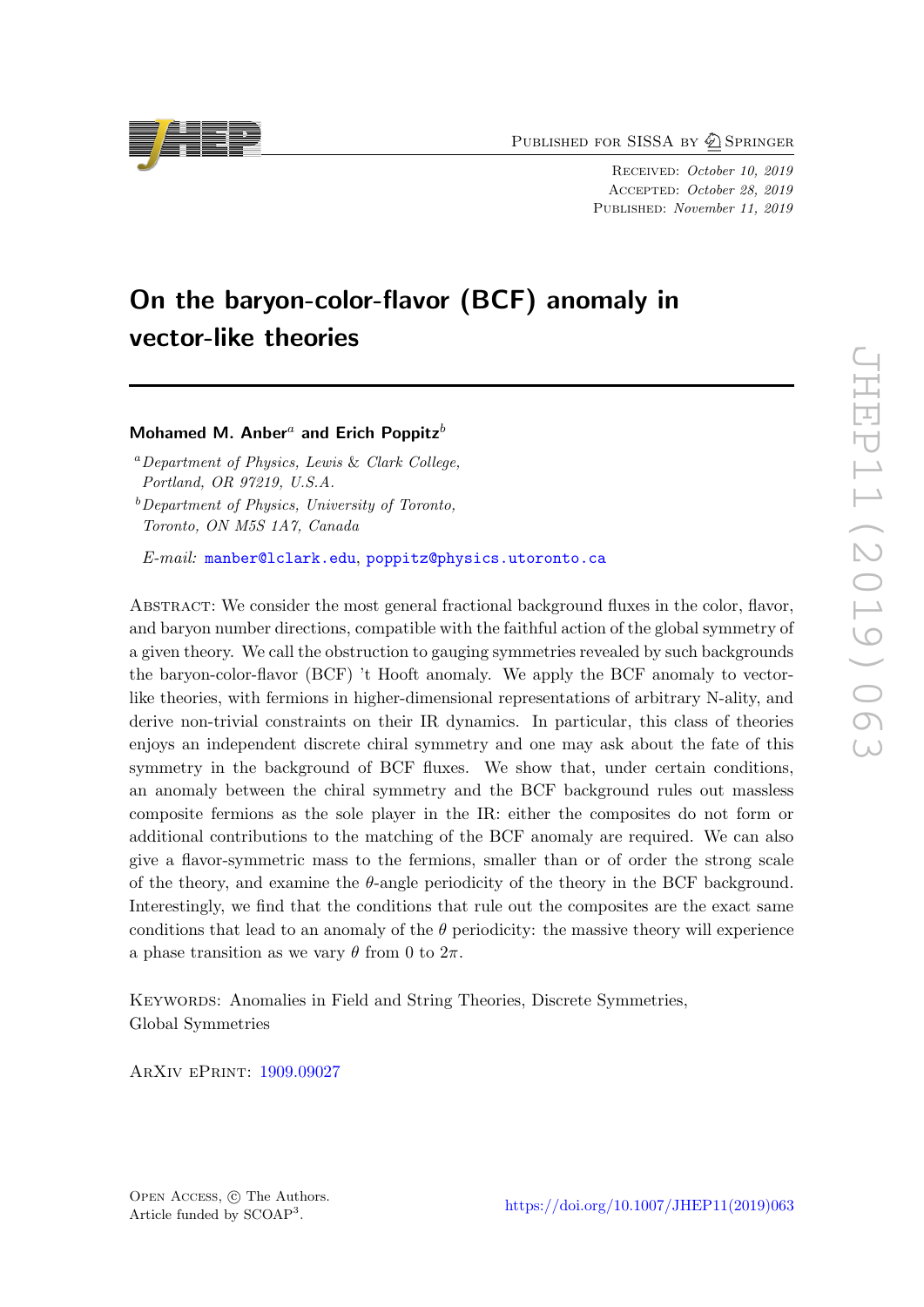#### Contents

| 1 Introduction                                                                |        |
|-------------------------------------------------------------------------------|--------|
| 2 Vector-like theories with fermions in higher-dimensional representations 2  |        |
| 3 The baryon-color-flavor (BCF) anomaly<br>3.1 Matching by composite fermions | 3<br>6 |
| 4 BCF anomaly in QCD with massive fermions and nonzero $\theta$ angle         | 8      |
| 5 A simple example of constraints due to BCF anomaly                          | 9      |
| A Compatibility of the 't Hooft fluxes with the matter representation         | 10     |

#### <span id="page-2-0"></span>1 Introduction

The recent interest in higher-form symmetries [\[1\]](#page-12-0) and their 't Hooft anomalies [\[2\]](#page-12-1) has resulted in many applications, see  $[3-16]$  $[3-16]$  for a non-comprehensive list. This is not surprising, given that 't Hooft anomaly matching is one of the very few handles that can give us highly nontrivial information about the infrared (IR) spectrum of strongly coupled theories.

Given a global symmetry  $G$  of a theory, we say that the theory has a  $\ddot{\text{t}}$  Hooft anomaly if it fails to be gauge invariant as we turn on a background gauge field of  $G$ . The essence of the new anomaly in  $[1, 2]$  $[1, 2]$  is that in certain cases the fermions in the theory might not transform faithfully under G. For example, if the fermions are charged under a subgroup Γ of the center Γ<sub>c</sub> of the color group  $SU(N_c)$ , then the symmetry that acts faithfully on the fermions is  $\text{SU}(N_c)/\Gamma_r$  (such that the products of all elements in  $\Gamma_r$  and  $\Gamma$  gives  $\Gamma_c$ ). In this case, one can turn on background gauge fields of  $\Gamma_r$ , which carry fractional fluxes and can probe the vacuum of the theory on a finer level. The fundamental Wilson loops — one-dimensional objects — are charged under  $\Gamma_r$ , and hence, it is a 1-form symmetry and the corresponding anomaly is a 1-form anomaly.

This is, however, not the only option to probe the theory. For example, theories with fundamental fermions break center symmetry, and hence, one cannot gauge center symmetry or a subgroup of it. Yet, if we have  $N_f$  flavors, then the faithful group that acts on the fermions is  $SU(N_c)\times SU(N_f)/\mathbb{Z}_n$ , where  $n = \gcd(N_c, N_f)$ . Therefore, one may gauge the center-flavor symmetry  $\mathbb{Z}_n$ , which can lead to constraints on the IR dynamics [\[17\]](#page-13-1); see also [\[18–](#page-13-2)[20\]](#page-13-3) for similar constructions.

In this paper, we turn on the most general fractional background fluxes in the color, flavor, and baryon number directions, which are compatible with the faithful symmetry of a given theory. We call the obstruction to gauging the symmetry the baryon-color-flavor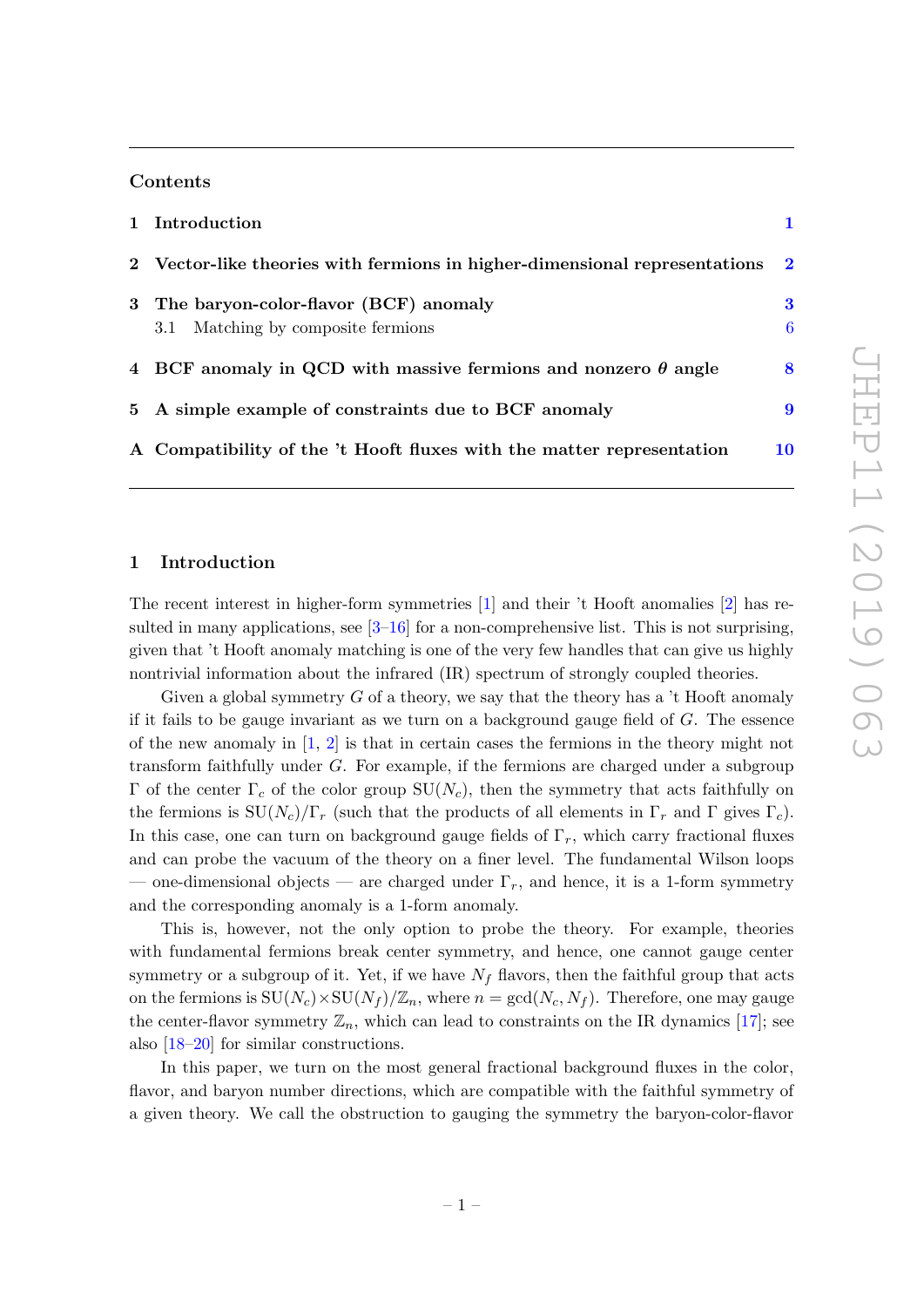(BCF) 't Hooft anomaly. We apply BCF anomaly to vector-like theories, with fermions in higher-dimensional representations (arbitrary N-ality), and derive non-trivial constraints on their IR dynamics.

In particular, this class of theories enjoys a genuine discrete chiral symmetry and one may ask about the fate of this symmetry in the background of BCF fluxes. We show that, under certain conditions, an anomaly between the chiral symmetry and the BCF background rules out massless composite fermions as the sole player in the IR: either the composites do not form or additional contributions to the matching of the BCF anomaly are required. More specifically, if no integers  $\ell^{c,f,B}$  can be found to satisfy  $(3.16)$ , the main relation in this paper, then the BCF anomaly is at work; see the bulk of the paper for details.

We can also give a small flavor-symmetric mass to the fermions, smaller than or of order the strong scale of the theory. Then, we can examine the  $\theta$ -angle periodicity of the theory in the BCF background. Interestingly, we find that the conditions that rule out the composites are the exact same conditions that lead to an anomaly of the  $\theta$  periodicity, see relation [\(4.3\)](#page-10-1): the massive theory will experience a phase transition as we vary  $\theta$  between 0 and  $2\pi$ .

This paper is organized as follows. In section [2](#page-3-0) we review the vector-like theories with fermions in higher-dimensional representations and list their global continuous and discrete symmetries. In section [3](#page-4-0) we explain the rationale behind the BCF anomaly. We keep our discussion general since the same anomaly can be extended, with a little extra work, to chiral gauge theories. Then, we show that the BCF anomaly can lead to non-trivial constraints on the IR dynamics in the vectorlike theories. Next, in section [4,](#page-9-0) we discuss the role of the new anomaly in massive vector theories with  $\theta$ -angle and make connections to the anomaly constraints in section [3.](#page-4-0) We conclude in section [5](#page-10-0) by giving some examples and discuss directions for future studies.

## <span id="page-3-0"></span>2 Vector-like theories with fermions in higher-dimensional representations

We consider  $SU(N_c)$  Yang-Mills theory endowed with two sets of left-handed Weyl fermions transforming in representations  $\mathcal{R}^c$  and its complex conjugate  $\overline{\mathcal{R}^c}$  of SU( $N_c$ ). In addition, they transform in some general representation  $\mathcal{R}^f$  under their flavor symmetries  $\text{SU}_L(N_f) \times \text{SU}_R(N_f)$ . We denote the fermions by  $\psi$  and  $\tilde{\psi}$  (both left-handed), respectively, and summarize their gauge and global quantum numbers in the table below:

|                            | $SU(N_c)$      | $\mathrm{SU}_L(N_f)$ | $\mathrm{SU}_R(N_f)$ | $U_B(1)$ | $\mathbb{Z}_{2\dim(\mathcal{R}^f)T_{\mathcal{R}^c}}$ |  |
|----------------------------|----------------|----------------------|----------------------|----------|------------------------------------------------------|--|
| W                          | $\bm{\tau}$    | $\bm{\mathcal{D}}$ . |                      |          |                                                      |  |
| $\tilde{\phantom{a}}$<br>W | $\mathcal{D}c$ |                      |                      |          |                                                      |  |

The theory possesses the following classical global symmetry

$$
SU_L(N_f) \times SU_R(N_f) \times U_L(1) \times U_R(1) ,\qquad (2.2)
$$

where  $SU_L(N_f) \times U_L(1)$  act on  $\psi$ , while  $SU_R(N_f) \times U_R(1)$  act on  $\tilde{\psi}$ . The colored instantons explicitly break  $U_L(1) \times U_R(1)$  to  $U_B(1)$  baryon and discrete chiral symmetries: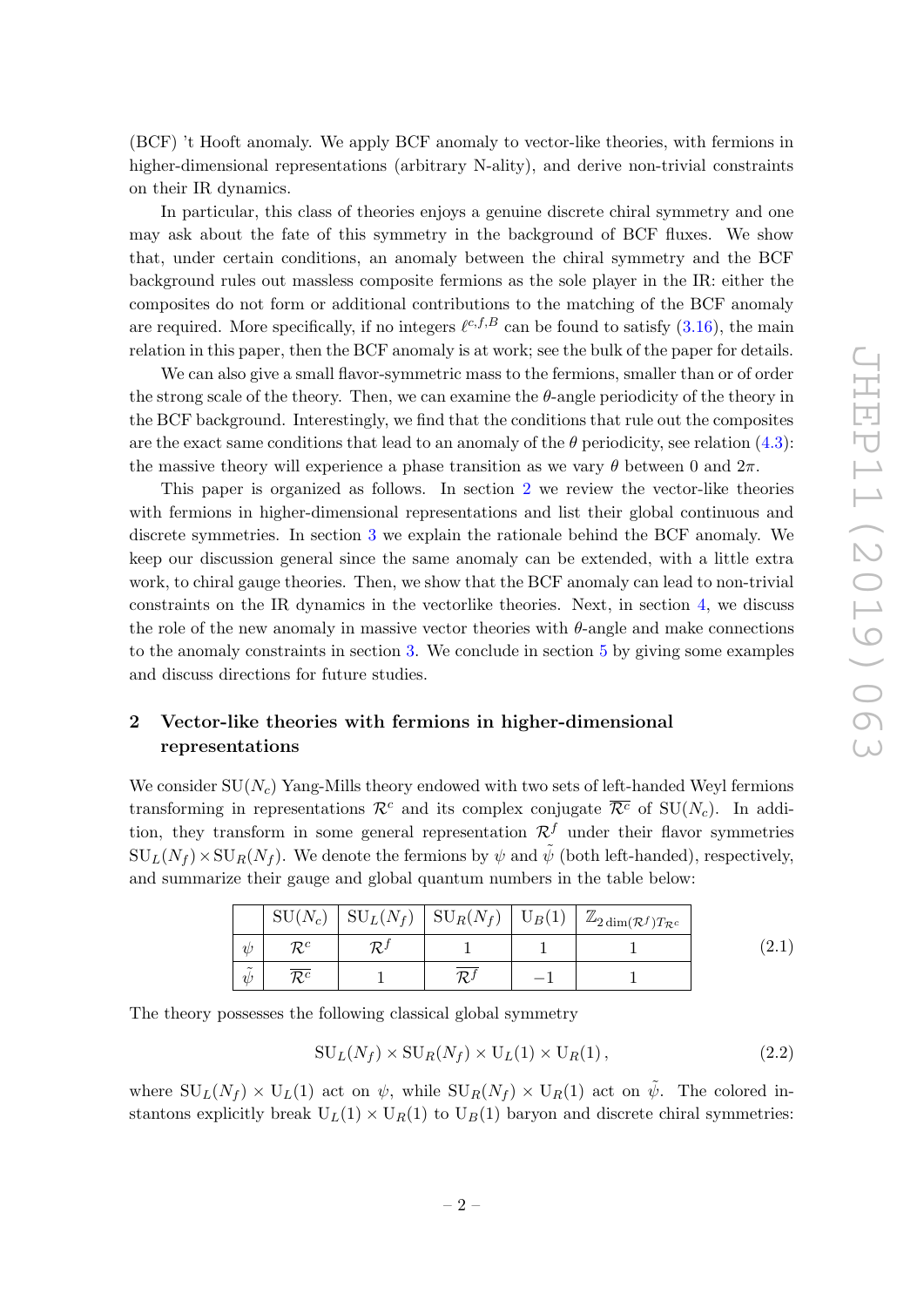$U_L(1) \times U_R(1) \to U_B(1) \times \mathbb{Z}_{2 \dim(\mathcal{R}^f) T_{\mathcal{R}^c}}$ , where  $\dim(\mathcal{R})$  is the dimension of a representation and  $T_{\mathcal{R}}$  is its Dynkin index (the trace operator) defined as  $\text{Tr}_{\mathcal{R}}[T^aT^b] = \delta^{ab}T_{\mathcal{R}}$  and we normalized our root system such that in the fundamental representation  $T_F = 1$ . After modding out the redundant discrete symmetries we find

$$
G^{\text{global}} = \frac{\text{SU}_L(N_f) \times \text{SU}_R(N_f) \times \text{U}_B(1) \times \mathbb{Z}_{2\dim(\mathcal{R}^f)T_{\mathcal{R}^c}}}{\mathbb{Z}_{N_f} \times \mathbb{Z}_2} \,. \tag{2.3}
$$

In addition, the theory has a 1-form center symmetry  $\mathbb{Z}_p^{(1)}$  that acts on noncontractible Wilson loops, provided that  $p = GCD(N_c, n_c) > 1$ , where  $n^c$  is the N-ality of  $\mathcal{R}^c$ .

One needs to check that  $\mathbb{Z}_{2\dim(\mathcal{R}^f)T_{\mathcal{R}^c}}$  is a genuine symmetry of the theory; thus, it cannot be absorbed in the continuous part of  $G<sup>global</sup>$ . Let us assume the converse, namely that  $\mathbb{Z}_{2\dim(\mathcal{R}^f)T_{\mathcal{R}^c}}$ , a global rotation that acts on both  $\psi$  and  $\tilde{\psi}$ , is equivalent to a transformation combining rotations of  $U_B(1)$  and the centers of  $SU(N_c)$ ,  $SU_L(N_f)$ , and  $\mathrm{SU}_R(N_f)$ :

$$
e^{i\frac{2\pi}{2\dim(\mathcal{R}^f)\mathcal{T}_{\mathcal{R}^c}}}=e^{i\alpha}e^{i\frac{2\pi n_c}{N_c}k_L}e^{i\frac{2\pi n_f}{N_f}p_L},\quad e^{i\frac{2\pi}{2\dim(\mathcal{R}^f)\mathcal{T}_{\mathcal{R}^c}}}=e^{-i\alpha}e^{-i\frac{2\pi n_c}{N_c}k_R}e^{-i\frac{2\pi n_f}{N_f}p_R},\quad(2.4)
$$

where<sup>[1](#page-4-1)</sup>  $n_f$  is the N-ality of  $\mathcal{R}^f$  and  $k_{L,R} = 1, 2, \ldots, N_c$ ,  $p_{L,R} = 1, 2, \ldots, N_f$ . The above relations give the condition

<span id="page-4-2"></span>
$$
N_c N_f = (n_f N_c (p_L - p_R) + n_c N_f (k_L - k_R)) \dim(\mathcal{R}^f) T_{\mathcal{R}^c} + q N_f N_c T_{\mathcal{R}^c} \dim(\mathcal{R}^f), \quad (2.5)
$$

for integer q. If no solution to  $(2.5)$  exists, then  $\mathbb{Z}_{2 \dim(\mathcal{R}^f) T_{\mathcal{R}^c}}$  is a genuine (i.e. independent) symmetry of the theory. Whether  $(2.5)$  has nontrivial solutions can be checked on a caseby-case basis.

#### <span id="page-4-0"></span>3 The baryon-color-flavor (BCF) anomaly

In this section, we sketch the rationale behind the baryon-color-flavor (BCF) anomaly and work out the constraints it imposes on the IR spectrum of a theory. Since this anomaly can be applied to chiral theories as well, we keep our discussion general throughout this section and specialize to the vector-like theories at the end.

Let G be a semi-simple Lie group and  $\psi$  a fermionic matter field transforming in the irreducible representation R of G. A quantum field theory of  $\psi$  on a manifold M is described in terms of a collection of covers  $U_i$  of M along with a set of transition functions  $g_{ij} \in G$  on the overlap  $U_{ij} = U_i \cap U_j$ . Then, the matter field, labeled by  $\psi_i$  in the  $U_i$  cover, transforms as

$$
\psi_j = \left(g_{ij}^{\mathcal{R}}\right)^{-1} \psi_i \tag{3.1}
$$

on the overlap  $U_{ij}$ , where  $g_{ij}^{\mathcal{R}}$  is the transition function of the fields that transform in  $\mathcal{R}$ under G. In addition, the transition functions need to satisfy the cocycle condition

<span id="page-4-3"></span>
$$
g_{ij}^{\mathcal{R}} g_{jk}^{\mathcal{R}} g_{ki}^{\mathcal{R}} = 1 \tag{3.2}
$$

<span id="page-4-1"></span><sup>&</sup>lt;sup>1</sup>Our examples of UV theories will have  $n_f = 1$ , but we keep the discussion general in what follows.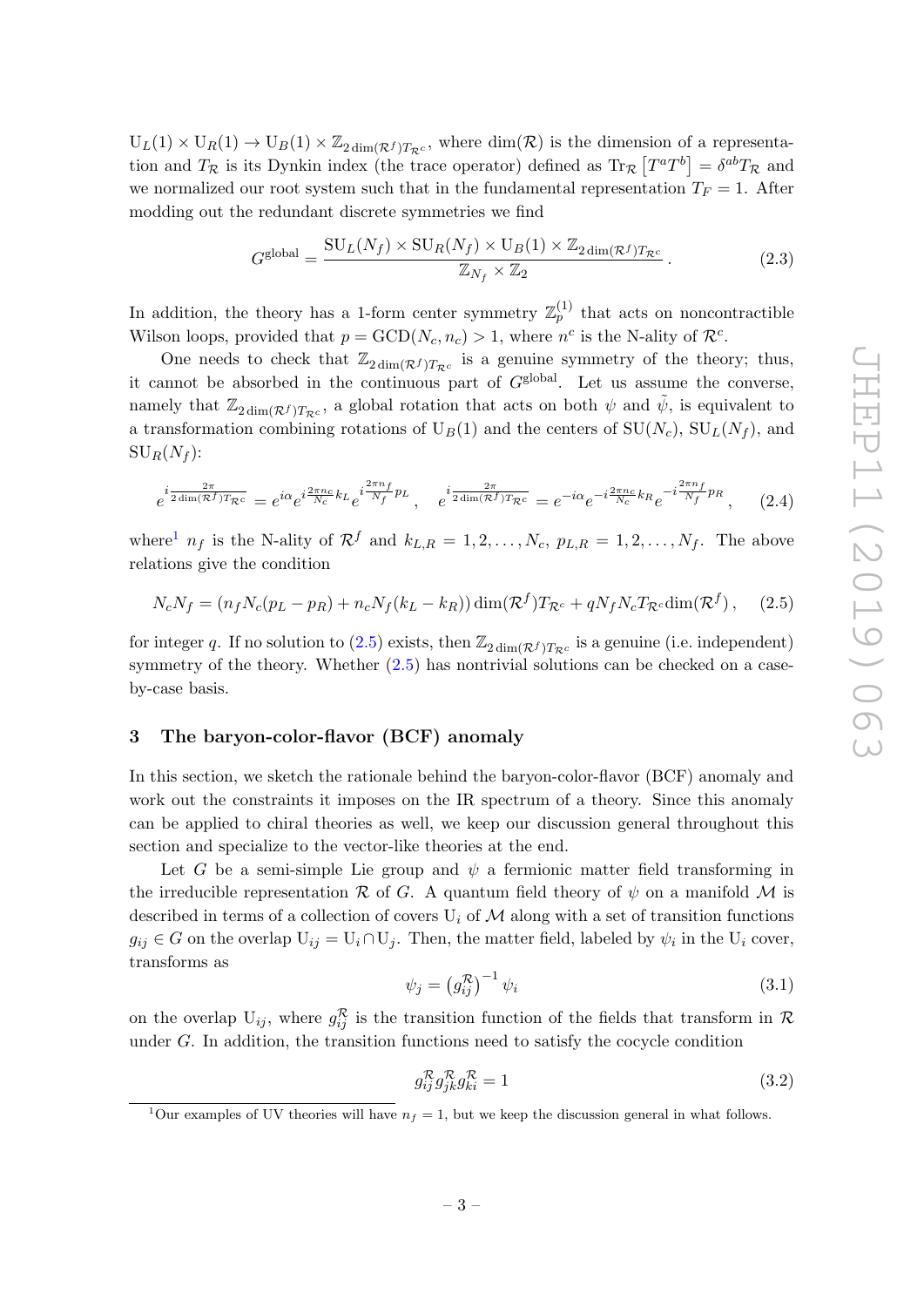on the triple overlap  $U_{ijk} = U_i \cap U_j \cap U_k$ . If we take  $G = SU(N)$  and  $g_{ij}$  the transition functions in the defining representation, then we schematically have

$$
g_{ij}^{\mathcal{R}} \sim \underbrace{g_{ij}g_{ij}\dots g_{ij}}_{n \text{ times}},\tag{3.3}
$$

where n is the number of boxes in the Young tableau. However, only the N-ality of  $\mathcal{R}$ , defined as the number of boxes mod  $N$ , will matter in what follows. From here on we use *n* to denote the N-ality of R. If  $gcd(N, n) = p$ , then there is a subgroup  $\mathbb{Z}_p \subset \mathbb{Z}_N$ , where  $\mathbb{Z}_N$  is the center of SU(N), under which the matter field does not transform. The theory is invariant under  $\mathbb{Z}_p$ : its faithful representation is  $SU(N)/\mathbb{Z}_p$  such that the cocycle condition [\(3.2\)](#page-4-3) can be replaced by the condition

<span id="page-5-1"></span><span id="page-5-0"></span>
$$
g_{ij}g_{jk}g_{ki} = e^{i\frac{2\pi}{p}n_{ijk}}\tag{3.4}
$$

on the transition functions of the defining representation and  $n_{ijk}$  are integers mod p.

We can easily generalize the above discussion when  $G$  is a direct product of semi-simple Lie groups. We take  $G = SU(N_c) \times SU(N_f) \times U_B(1)$ , where  $SU(N_c)$ ,  $SU(N_f)$ , and  $U_B(1)$ are respectively the color, flavor, and baryon number groups  $(SU(N_f)$  accounts for both  $\text{SU}_L(N_f)$  and  $\text{SU}_R(N_f)$  in vector-like theories). The flavor and baryon number are a subset of the global symmetry of the theory  $G^{\text{global}}$ . We take  $\psi$  to transform in the representation  $\mathcal{R}_c$  under SU(N<sub>c</sub>) with N-ality  $n_c$  and in the representation  $\mathcal{R}_f$  under SU(N<sub>f</sub>) with N-ality  $n_f$ . Then, the cocycle conditions  $(3.4)$  are generalized to

$$
g_{ij}^{c}g_{jk}^{c}g_{ki}^{c} = e^{i\frac{2\pi}{N_c}n_{ijk}^{(c)}}, \qquad g_{ij}^{f}g_{jk}^{f}g_{ki}^{f} = e^{i\frac{2\pi}{N_f}n_{ijk}^{(f)}},
$$

$$
g_{ij}^{\text{U}_B(1)}g_{jk}^{\text{U}_B(1)}g_{ki}^{\text{U}_B(1)} = e^{-in_c\frac{2\pi}{N_c}n_{ijk}^{(c)}-in_f\frac{2\pi}{N_f}n_{ijk}^{(f)}},
$$
(3.5)

where  $g^c$ ,  $g^f$ , and  $g^{U_B(1)}$  are the transition functions and  $n_{ijk}^{(c)}$   $(n_{ijk}^{(f)})$  are integers mod  $N_c$  $(N_f)$ . Therefore, the group that acts on the fields in the Lagrangian (the faithful representation) is not  $\text{SU}(N_c) \times \text{SU}(N_f) \times \text{U}_B(1)$ , but rather  $\text{SU}(N_c) \times \text{SU}(N_f) \times \text{U}_B(1)/(\mathbb{Z}_{N_c} \times \mathbb{Z}_{N_f})$ .

The cocycle conditions  $(3.4)$  and  $(3.5)$ , as well as the corresponding faithful representations, are manifestations of the fact that instantons with integer-valued topological charges will not probe the fine structure of the theory. Turning on fractional instantons, however, can lead to nontrivial constraints on the vacuum structure. In particular, if the theory enjoys one or several discrete global symmetries  $\subset G^{\text{global}}$ , then turning on background fractional fluxes in the color, flavor and baryon number directions (also known as 't Hooft fluxes or twists [\[21\]](#page-13-4)) can destroy the symmetries. This is a manifestation of a 't Hooft anomaly between the 0-form global symmetries and the background fluxes. We call this anomaly the "baryon-color-flavor", or BCF anomaly.

In order to examine the new anomaly, we take  $\mathcal M$  to be a 4-D torus and turn on appropriate 't Hooft fluxes. Without loss of generality, we consider a square flat torus with cycles of length L and turn on fluxes in the  $x^1x^2$  and  $x^3x^4$  planes along the Cartan generators  $\boldsymbol{H}$  of SU(N<sub>c</sub>), SU(N<sub>f</sub>), as well as fluxes in U<sub>B</sub>(1).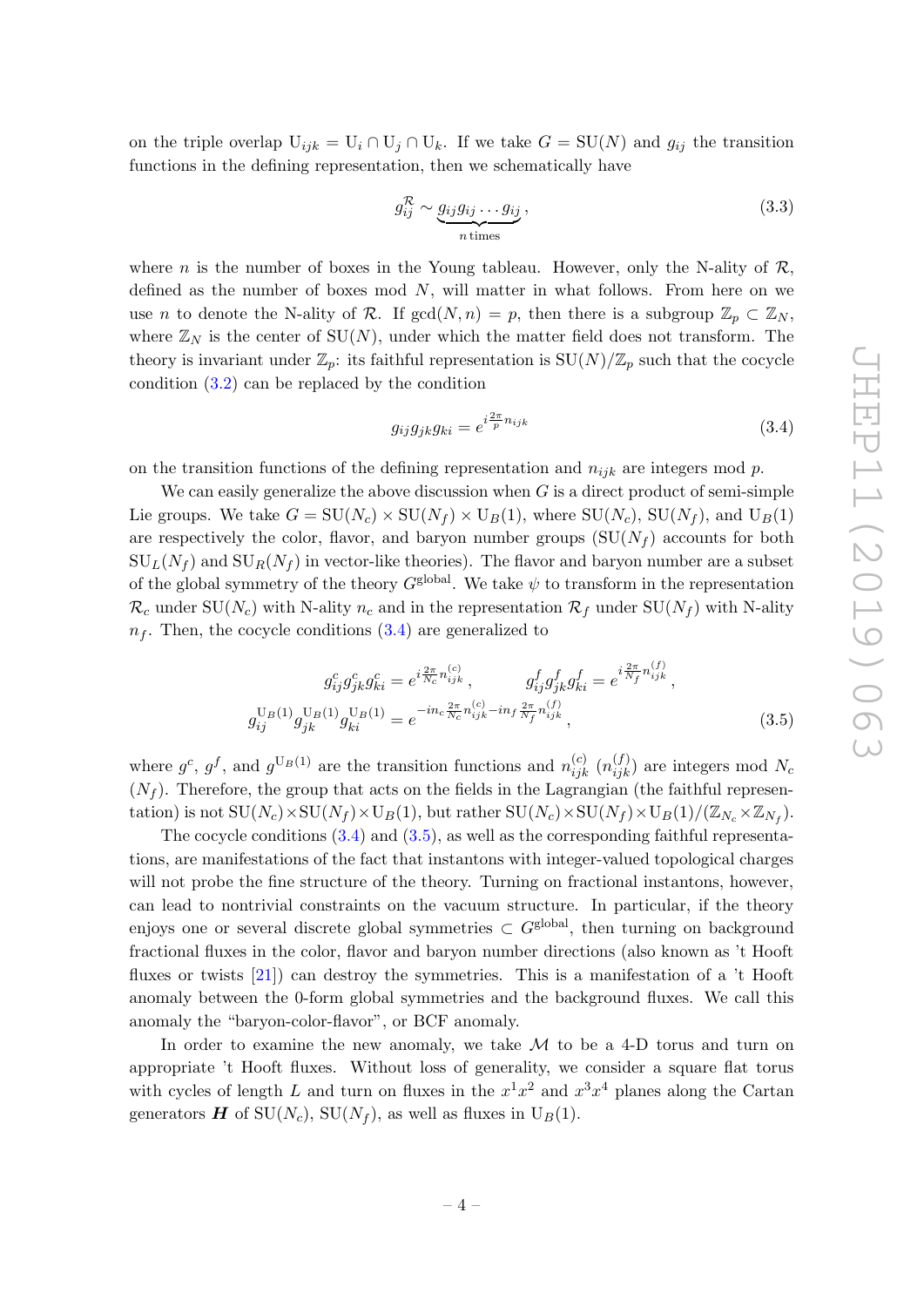To this end, we recall that the kinetic term for a left-handed Weyl fermion  $\psi$  that transforms in  $\mathcal{R}_c$  of SU( $N_c$ ) and  $\mathcal{R}_f$  of SU( $N_f$ ) is given by:

$$
\mathcal{L} = i\bar{\psi}\bar{\sigma}^{\mu} \left[ \partial_{\mu} - iA_{\mu}^{c}T_{\mathcal{R}_{c}}^{c} - iA_{\mu}^{f}T_{\mathcal{R}_{f}}^{f} - iA_{\mu}^{B} \right] \psi , \qquad (3.6)
$$

where  $T^c_{\mathcal{R}_c}$  and  $T^f_{\mathcal{R}}$  $\mathcal{R}_f$  are the Lie-algebra generators of the corresponding groups in the relevant representations. We now turn on 't Hooft fluxes in the  $x^1x^2$  plane by choosing the following set of gauge field backgrounds,  $A_1$  and  $A_2$ , that are compatible with the cocycle conditions [\(3.5\)](#page-5-1):

<span id="page-6-0"></span>
$$
A_1^c T^c = \left(\frac{2\pi m_{12}^c}{L^2} \mathbf{H}^c \cdot \boldsymbol{\nu_c}\right) x^2, A_2^c = 0,
$$
  
\n
$$
A_1^f T^f = \left(\frac{2\pi m_{12}^f}{L^2} \mathbf{H}^f \cdot \boldsymbol{\nu_f}\right) x^2, A_2^f = 0
$$
  
\n
$$
A_1^B = \left(n_c \frac{2\pi m_{12}^c}{L^2 N_c} + n_f \frac{2\pi m_{12}^f}{L^2 N_f}\right) x^2, A_2^B = 0.
$$
\n(3.7)

The generators  $T^{c,f}$  ( $\mathbf{H}^{c,f}$  denote the Cartan subalgebra generators) are taken in the defining representation of the corresponding  $SU(N_{c,f})$ . Likewise, the weights  $\nu_{c,f}$  are the weights of the fundamental representation of  $SU(N_{c,f})$ . Furthermore,  $m_{12}^{c,f}$  are integers defined  $mod(N_{c,f})$  (we ignore an additional allowed integer flux of the baryon background field as it has no effect on our further considerations). The  $A_2$  spacetime component of the gauge fields is set to zero by a gauge choice on the 't Hooft fluxes. The backgrounds [\(3.7\)](#page-6-0) are a particular gauge fixed version of  $x^1x^2$ -plane 't Hooft fluxes, useful for practical and pedestrian<sup>[2](#page-6-1)</sup> computations of the anomalies, as discussed below. For brevity, we do not show the 't Hooft fluxes in the  $x^3x^4$  plane: they are obtained from  $(3.7)$  by replacing all indices  $1 \to 3$  and  $2 \to 4$ , including the integers  $m_{12}^{c,f} \to m_{34}^{c,f}$  specifying the 't Hooft fluxes.

Using the 't Hooft fluxes [\(3.7\)](#page-6-0) and their  $x^3x^4$ -plane cousins, we find that the corresponding topological charges,  $Q = \frac{1}{16\pi^2} \int_{\mathcal{M}} F_{\mu\nu} \tilde{F}_{\mu\nu}$  for the U(1) factors, and  $Q = \frac{1}{16\pi^2} \int_{\mathcal{M}} \text{tr}_F F_{\mu\nu} \tilde{F}_{\mu\nu}$  for the nonabelian factors, are<sup>[3](#page-6-2)</sup>

<span id="page-6-3"></span>
$$
Q^{c} = m_{12}^{c} m_{34}^{c} \left( 1 - \frac{1}{N_c} \right) , \qquad Q^{f} = m_{12}^{f} m_{34}^{f} \left( 1 - \frac{1}{N_f} \right) ,
$$
  
\n
$$
Q^{B} = \left( n_c \frac{m_{12}^{c}}{N_c} + n_f \frac{m_{12}^{f}}{N_f} \right) \left( n_c \frac{m_{34}^{c}}{N_c} + n_f \frac{m_{34}^{f}}{N_f} \right) .
$$
\n(3.8)

As promised, these topological charges are generically fractional. We stress again that they are not allowed in the original  $SU(N_c)$  gauge theory, but serve as nontrivial probes of its dynamics.

<span id="page-6-1"></span><sup>&</sup>lt;sup>2</sup>See appendix [A](#page-11-0) for an explicit demonstration that the  $\dot{\text{t}}$  Hooft fluxes shown here are compatible with the cocycle conditions for the transition functions of the  $\psi$  fields. We stress that the language of 't Hooft fluxes is not the only one that can be used to reveal the BCF anomaly. However, it is more widely known than the other formalisms  $[2, 3, 7, 11, 14, 17-19]$  $[2, 3, 7, 11, 14, 17-19]$  $[2, 3, 7, 11, 14, 17-19]$  $[2, 3, 7, 11, 14, 17-19]$  $[2, 3, 7, 11, 14, 17-19]$  $[2, 3, 7, 11, 14, 17-19]$  $[2, 3, 7, 11, 14, 17-19]$  $[2, 3, 7, 11, 14, 17-19]$  $[2, 3, 7, 11, 14, 17-19]$  $[2, 3, 7, 11, 14, 17-19]$  $[2, 3, 7, 11, 14, 17-19]$  $[2, 3, 7, 11, 14, 17-19]$  and we prefer to use it.

<span id="page-6-2"></span><sup>&</sup>lt;sup>3</sup>We use the identity  $v_a \cdot v_b = \delta_{ab} - \frac{1}{N}$  and we use the same weight in the 12 and 34 planes.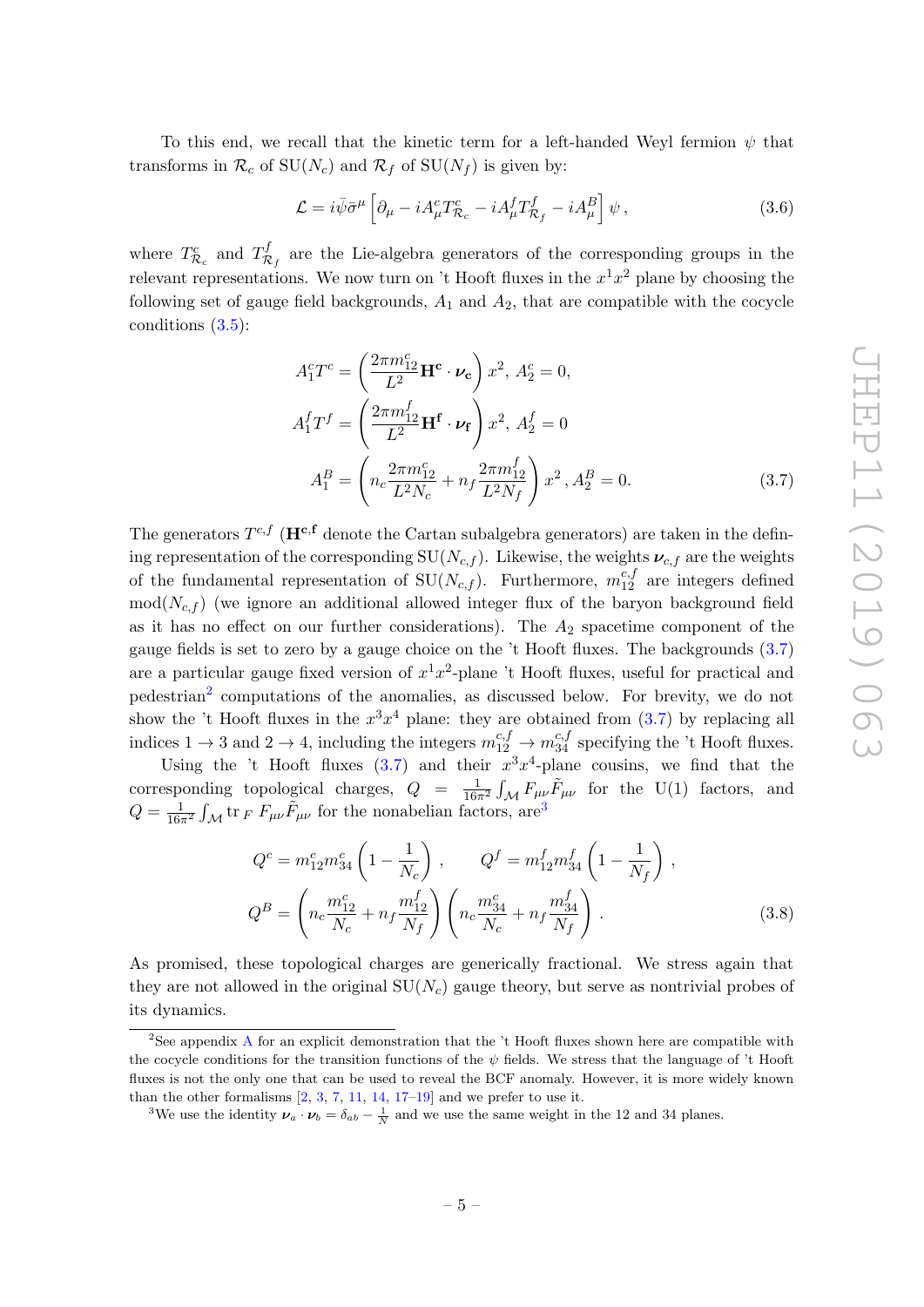Next, we check the condition under which the BCF anomaly will lead to novel constraints on the IR spectrum of the theory upon applying a global transformation on the matter field. In particular, we examine the situation when the global transformation is a continuous or a genuine discrete symmetry  $\subset G^{\text{global}}$ .

We first review (in a pedestrian way) how the 0-form 't Hooft anomalies show up as nontrivial phases in the partition function upon performing global transformations on the matter field. Consider the global transformations  $U_g(1)$  and  $\mathbb{Z}_{q_g}$  and take  $C^c$ ,  $C^f$ ,  $C^B$  to be the coefficients of the 0-form anomalies  $U_g(1)$   $[SU(N_c)]^2$ ,  $U_g(1)$   $[SU(N_f)]^2$ , and  $U_g(1)$   $[U_B(1)]^2$ , respectively. Similarly, we take  $D^c$ ,  $D^f$ ,  $D^B$  to be the anomaly coefficients of  $\mathbb{Z}_{q_g} [\text{SU}(N_c)]^2$ ,  $\mathbb{Z}_{q_g} [\text{SU}(N_f)]^2$ , and  $\mathbb{Z}_{q_g} [\text{U}_B(1)]^2$ . Then, under  $\text{U}_g(1)$  (with parameter  $\alpha_g$ ) and  $\mathbb{Z}_{q_q}$  global transformations the partition function transforms as

<span id="page-7-1"></span>
$$
\mathcal{Z}|_{U_g(1)} \to \mathcal{Z}e^{i\alpha_g[(1)_c C^c + (1)_f C^f + (1)_B C^B]}, \quad \mathcal{Z}|_{\mathbb{Z}_{q_g}} \to \mathcal{Z}e^{i\frac{2\pi}{q_g}[(1)_c D^c + (1)_f D^f + (1)_B D^B]}, \quad (3.9)
$$

where  $(1)_{c,f,B}$  denotes the smallest value of the color, flavor, and baryon topological charges, which are always integers for  $SU(N_{c,f})$  and  $U_B(1)$  bundles on the 4-D torus. Notice that the anomalies  $U_g(1)[SU(N_c)]^2$  and  $\mathbb{Z}_{q_g}[SU(N_c)]^2$  have to vanish, i.e.,  $C^c = 0$ and  $D^c=0 \pmod{q_g}$ , since we assumed that both  $U_g(1)$  and  $\mathbb{Z}_{q_g}$  are exact symmetries of the  $SU(N_c)$  theory (the reason why we nonetheless kept these coefficients will become clear below).

The 0-form 't Hooft anomalies [\(3.9\)](#page-7-1) calculated above refer to either the UV or the IR of the theory (one only has to use the appropriate anomaly coefficients). These 't Hooft anomalies must be matched between the UV and the IR. The matching can occur by Goldstone modes upon the breaking of  $G<sup>global</sup>$ , or by domain walls in the case of breaking a discrete symmetry, or by composite fermions, or by a nontrivial CFT.

Next, in the background of the nontrivial 't Hooft fluxes  $(3.7)$ , we replace  $(1)_{c,f,B}$  by the fractional topological charges given in  $(3.8)$ , and the transformations  $(3.9)$  are replaced with

<span id="page-7-2"></span>
$$
\mathcal{Z}|_{U_g(1)} \to \mathcal{Z}e^{i\alpha_g\left[Q^f C^f + Q^B C^B\right]}, \quad \mathcal{Z}|_{\mathbb{Z}_{q_g}} \to \mathcal{Z}e^{i\frac{2\pi}{q_g}\left[Q^c D^c + Q^f D^f + Q^B D^B\right]}.
$$
 (3.10)

Here we took into account that  $C^c = 0$ . Note, however, that while  $D^c = 0 \pmod{q_g}$ , the fractional nature of  $Q^c$  for the 't Hooft flux does not allow us to drop it. Eqs.  $(3.10)$ represent the new BCF mixed 't Hooft anomalies.

#### <span id="page-7-0"></span>3.1 Matching by composite fermions

As was argued by 't Hooft a long time ago, the matching of the 0-form anomalies in the IR can be achieved via composite fermions. However, this does not automatically guarantee that the same composites will match the BCF anomaly. In order to show that, we assume the converse, i.e., we assume that there is a set of composites that can solely match the BCF anomaly. Then, from the 0-form anomalies that involve  $U_q(1)$ , we have:

$$
C_{\rm UV}^{f,B} = C_{\rm IR}^{f,B} \,. \tag{3.11}
$$

Now, it is easy to see that in this case the first relation in  $(3.10)$ , representing the mixed continuous  $U_q(1)$ -BCF anomaly, gives no new information since the matching of the "ordinary" continuous 't Hooft anomalies guarantees that the new anomaly will always be satisfied.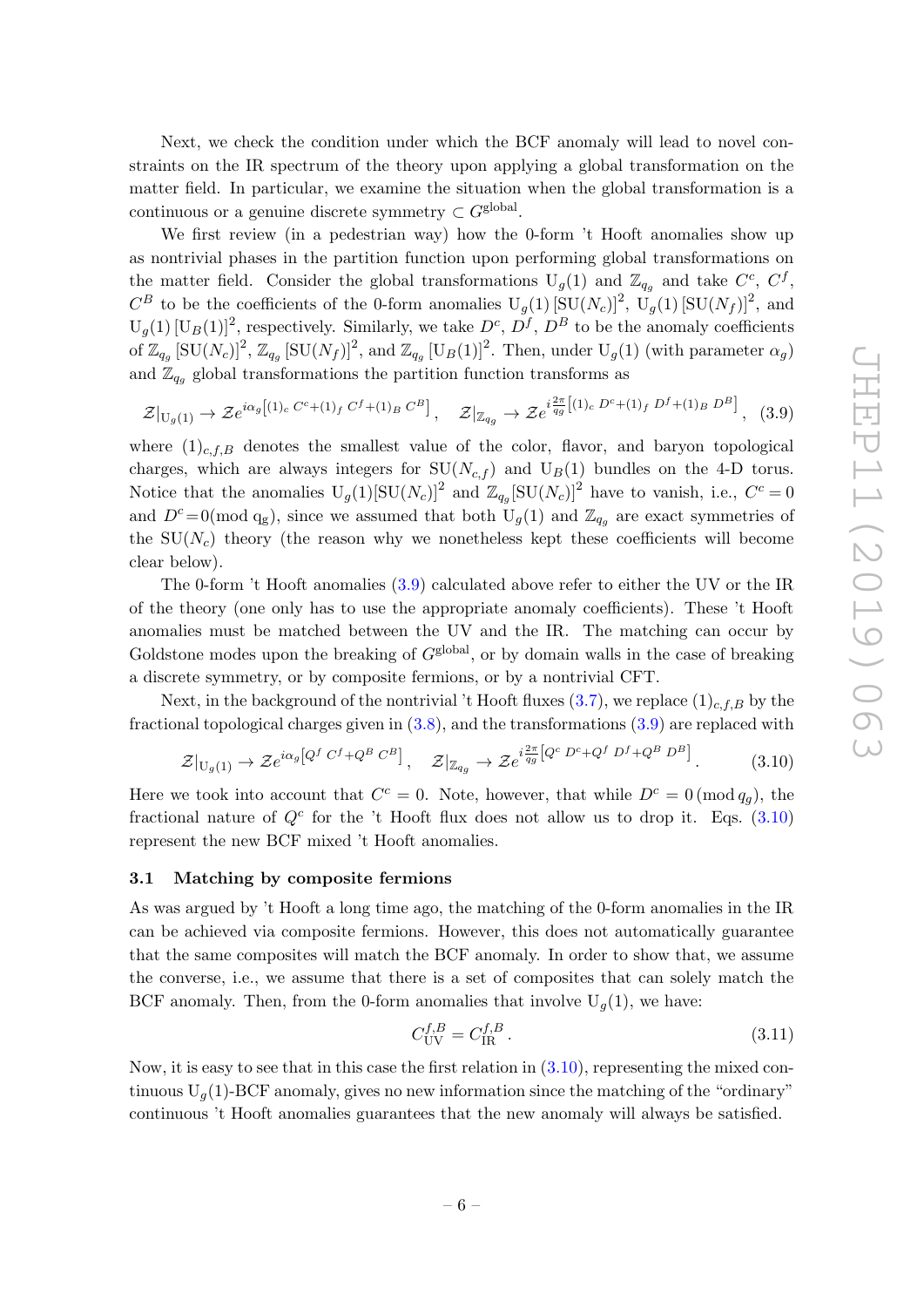The anomaly involving  $\mathbb{Z}_{q_g}$  is different since it suffices that the associated anomalies in the UV and IR are matched mod  $q_q$ :

<span id="page-8-1"></span>
$$
D_{\rm UV}^{c,f,B} - D_{\rm IR}^{c,f,B} = q_g \ell^{c,f,B} \,, \tag{3.12}
$$

and  $\ell^{c,f,B}$  are integers. Then, upon substituting  $(3.12)$  in the second relation in  $(3.10)$  and tracking the anomaly from the UV to the IR we find

$$
\frac{\mathcal{Z}^{\text{UV}}|_{\mathbb{Z}_{q_g}}}{\mathcal{Z}^{\text{IR}}|_{\mathbb{Z}_{q_g}}} = \frac{e^{i\frac{2\pi}{q_g}(Q^c D_{\text{UV}}^c + Q^f D_{\text{UV}}^f + Q^B D_{\text{UV}}^B)}}{e^{i\frac{2\pi}{q_g}(Q^c D_{\text{IR}}^c + Q^F D_{\text{IR}}^f + Q^B D_{\text{IR}}^B)}} = e^{i2\pi \left(\ell^c Q^c + \ell^f Q^f + \ell^B Q^B\right)}.
$$
\n(3.13)

Thus, if the condition

<span id="page-8-2"></span>
$$
\ell^c Q^c + \ell^f Q^f + \ell^B Q^B \in \mathbb{Z},\tag{3.14}
$$

is violated for all allowed values of  $Q^c$ ,  $Q^a$ , and  $Q^B$  from  $(3.8)$ , then the composites that satisfy the "ordinary" 0-form 't Hooft anomalies will fail the BCF anomaly matching. In other words, one needs to show that there exist integers  $\ell^{c,f,B}$  such that the condition  $(3.14)$ is satisfied for the proposed set of composites.

We can now further simplify the conditions for the integers  $\ell^{c,f,B}$  to obey [\(3.14\)](#page-8-2). To this end, we first turn on a particular fractional flux:  $Q^B = \frac{n_c n_f}{N_c N}$  $\frac{n_c n_f}{N_c N_f}$ ,  $Q^c = Q^f = 0$ , which is obtained by setting  $m_{12}^c = m_{34}^f = 1$ ,  $m_{12}^a = m_{34}^c = 0$  in [\(3.8\)](#page-6-3). Then [\(3.14\)](#page-8-2) gives

<span id="page-8-3"></span>
$$
\ell^B \in \mathcal{Q} \frac{N_c N_f}{n_c n_f} \mathbb{Z},\tag{3.15}
$$

where Q is the smallest integer such that  $\mathcal{Q}_{\frac{n}{n}}^{\frac{N_c}{N_f}}$  $\frac{N_c N_f}{n_c n_f}$  is an integer. Substituting [\(3.15\)](#page-8-3) into [\(3.14\)](#page-8-2), and considering now general  $m_{12}^{c,f}$ ,  $m_{34}^{c,f}$ , we find that (3.14) is met for general fractional topological charges if and only if

<span id="page-8-0"></span>
$$
N_c \ell^c - \ell^B n_c^2 \in N_c^2 \mathbb{Z}, \quad N_f \ell^f - \ell^B n_f^2 \in N_f^2 \mathbb{Z}, \quad \ell^B \in \mathcal{Q} \frac{N_c N_f}{n_c n_f} \mathbb{Z}. \tag{3.16}
$$

If no integers  $\ell^{c,f,B}$  that satisfy  $(3.16)$  can be found, then the BCF anomaly cannot be saturated solely by composite fermions.

For example, taking  $n_f = 1$  and  $\ell_c = 1,^4$  $\ell_c = 1,^4$  we find that no integers  $\ell^{f,B}$  exist if one of the following two conditions is met

<span id="page-8-5"></span>
$$
(i) \quad \gcd(N_c, N_f) > 1
$$
  
\n
$$
(ii) \quad \gcd(N_c, n_c) > 1
$$
\n
$$
(3.17)
$$

for  $N_f \geq 2$  (we have not proven  $(3.17)$  but base the conditions upon studying a number of numerical examples). The conditions  $(3.16)$ ,  $(3.17)$  get modified when we turn off the flavor direction; this is particularly the case if we have a single flavor. We consider examples in section [5.](#page-10-0)

<span id="page-8-4"></span><sup>&</sup>lt;sup>4</sup>To motivate this choice, notice that gauge invariant composites always have  $\ell_c = 1$  in the vectorlike theories we consider: this is because, from [\(3.12\)](#page-8-1) it follows that, using  $D_{IR}^c = 0$ , we have  $\ell_c = \frac{D_{UV}^c}{q_g}$  $\frac{2T(\mathcal{R}^c)\dim(\mathcal{R}^f)}{2T(\mathcal{R}^c)\dim(\mathcal{R}^f)}=1.$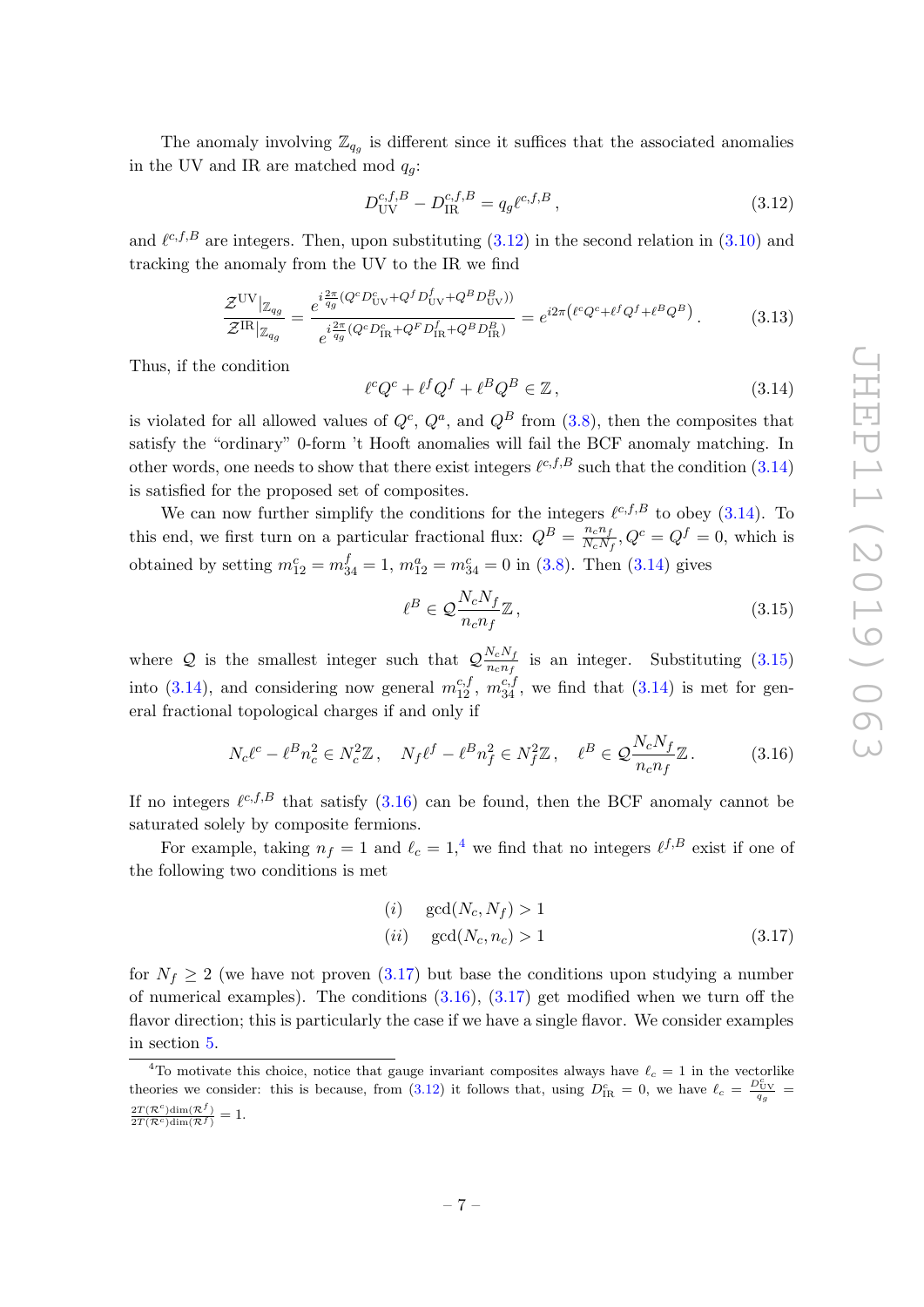The conditions  $(3.16)$  or  $(3.17)$  impose rather strong constraints on the IR realization of the global symmetries. Interestingly, they are independent of the details of the theory like the dimension of the representation, the Dynkin index, the global discrete symmetry, etc. They only depend on  $N_c$ ,  $N_f$ , and the N-ality of the representation. If one of the conditions [\(3.16\)](#page-8-0) is not met, then either the composites do not form or additional contributions to the saturation of the anomalies are required. In this case, the anomaly can be saturated in the IR by (i) CFT, (ii) spontaneous breaking of the global symmetry  $\mathbb{Z}_{q_g}$ , or (iii) a topological quantum field theory (TQFT).

As an example, consider a  $SU(N_c)$  vector-like theory with  $N_f$  flavors of fermions that transform in a representation  $\mathcal{R}_c$  with N-ality  $n_c$  such that  $gcd(N_c, N_f) > 1$ . We further assume that the fermions transform in the fundamental of  $SU(N_f)$ , and hence,  $n_f = 1$ , and that the theory possesses a genuine discrete symmetry. Then, according to the condition (i) in [\(3.17\)](#page-8-5) a set of composites cannot saturate the BCF anomaly. One possibility is that the theory is supplemented by a TQFT. Interestingly, if we assume  $gcd(N_c, n_c) = 1$ , i.e., there is no center symmetry, then this TQFT is not of a center type. A further investigation of the nature of such TQFTs is beyond the scope of the current work.

A few simple examples of the constraints are worked out in section [5.](#page-10-0) However, before doing that, we pause in the next section to discuss an interesting twist obtained upon giving mass to the fermions in the vector-like theories we consider.

#### <span id="page-9-0"></span>4 BCF anomaly in QCD with massive fermions and nonzero  $\theta$  angle

The new anomaly can also put constraints on vector-like theories with non-zero  $\theta$  angle and nonzero flavor-symmetric fermion masses smaller than, or of order,  $\Lambda$ , the strong scale of the theory. Theories with nonzero  $\theta$  angle can exhibit anomalies of the  $2\pi$  periodicity of  $\theta$  if nontrivial backgrounds are turned on, such as our 't Hooft fluxes [\(3.8\)](#page-6-3). In this section, we exhibit a connection between the conditions that composite fermions saturate the BCF anomaly, eq.  $(3.16)$  above, and the condition of the absence of anomaly in the  $\theta$ periodicity in the massive version of the same theory. We shall see that the two conditions are identical.

In order to see how the BCF anomaly constrains the massive theory, consider the most general form of (the topological part of) the Lagrangian, now including counterterms for the background fields. If the counterterms can be chosen such that the  $2\pi$  periodicity of  $\theta$  holds for any background [\(3.8\)](#page-6-3), the periodicity anomaly is absent [\[10,](#page-13-8) [11\]](#page-13-5). In general color-flavor-baryon number backgrounds, the topological part of the Lagrangian is:

$$
\mathcal{L} = \theta Q^c + \Theta_f Q^f + \Theta^B Q^B, \qquad (4.1)
$$

where  $Q^c, Q^f, Q^B$  are given by [\(3.8\)](#page-6-3) and  $\Theta^{f,B}$  are in general real numbers, the coefficients of the baryon and flavor background-field counterterms. We require that these numbers shift by  $2\pi$  times integers upon  $2\pi$  shifts of the  $\theta$  angle, so that backgrounds with integer topological charges do not violate the  $\theta$  periodicity. The invariance of the partition function under a shift  $\theta \to \theta + 2\pi r$  will be manifest, in arbitrary backgrounds [\(3.8\)](#page-6-3), if integer s and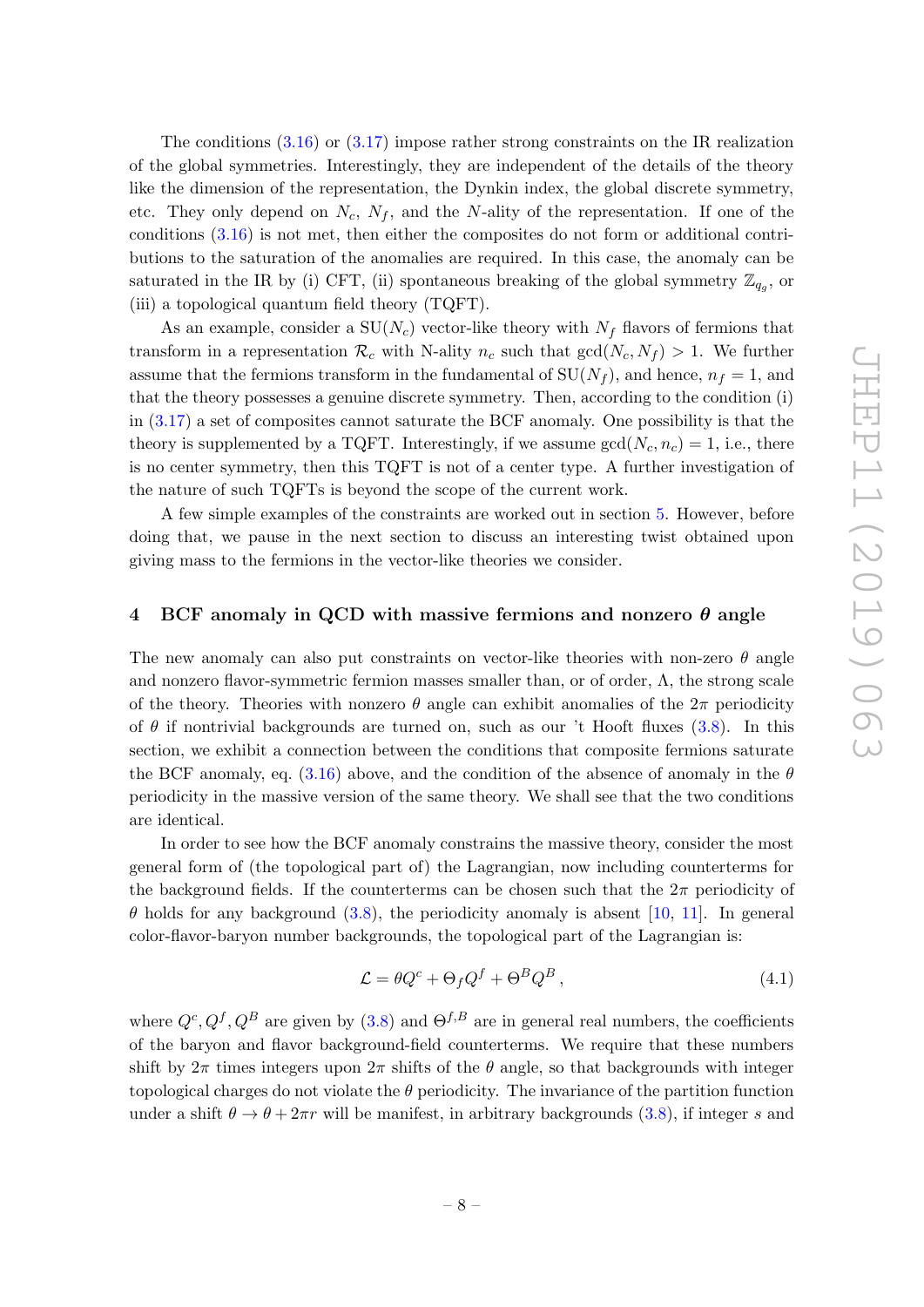t exist such that the shift of the Lagrangian obeys:

<span id="page-10-2"></span>
$$
\Delta \mathcal{L} = 2\pi r Q^c + 2\pi s Q^f + 2\pi t Q^B \in 2\pi \mathbb{Z} \,. \tag{4.2}
$$

The condition  $(4.2)$  is identical to  $(3.14)$ . Thus, borrowing the steps that led to  $(3.16)$ , we conclude that  $\Delta \mathcal{L} \in 2\pi \mathbb{Z}$  is met for general fractional charges [\(3.8\)](#page-6-3) if and only if

<span id="page-10-1"></span>
$$
N_c r - t n_c^2 \in N_c^2 \mathbb{Z}, \quad N_f s - t n_f^2 \in N_f^2 \mathbb{Z}, \quad t \in \mathcal{Q} \frac{N_c N_f}{n_c n_f} \mathbb{Z}. \tag{4.3}
$$

We note that  $(4.3)$  generalizes the condition obtained in [\[11\]](#page-13-5) to higher N-ality representations; see also [\[22\]](#page-13-9) discussing the relation to Chern-Simons theory.

It follows, then, that the condition for the absence of a  $\theta$ -periodicity anomaly — equivalent to requiring that  $(4.3)$  has a solution with  $r = 1$  and integer s,  $t$  — is identical to the condition that massless composites match the BCF anomaly discussed earlier, recall [\(3.16\)](#page-8-0) with  $\ell_c = 1$ . This relation reflects the fact that after giving mass to the vectorlike fermions the anomaly structure of their representations is encoded in the dependence of the IR theory on the phase of the mass parameter.

#### <span id="page-10-0"></span>5 A simple example of constraints due to BCF anomaly

We now consider a simple example of how the BCF anomaly  $(3.10)$  can be used to constrain the IR phases of QCD-like theories. We consider  $SU(N_c)$  gauge theories with one flavor  $(N_f = 1)$  of fermions in the two-index (anti)symmetric  $(n_c = 2)$  representation. The global symmetry of the one-flavor theory is a  $\mathbb{Z}_{2T(\mathcal{R})}$  discrete chiral symmetry<sup>[5](#page-10-3)</sup> and baryon number  $U_B(1)$ . We now enumerate the various cases:

1.  $N_c = 4k + 2$ ,  $k > 0$ . This is the only one flavor two-index (anti-) symmetric theory whose massive version has an anomaly of its  $\theta$ -angle periodicity; it is easy to check that the conditions [\(4.3\)](#page-10-1) have no solutions. Correspondingly, in the massless theory, massless fermion composites of the form  $\psi^{2k+1}$  and  $\tilde{\psi}^{2k+1}$  (possibly involving also insertions of field strengths), which can be seen to match all 0-form 't Hooft anomalies, do not satisfy BCF anomaly matching [\(3.16\)](#page-8-0).

The theory also has a  $\mathbb{Z}_2^{(1)}$  $\binom{1}{2}$  1-form center symmetry which has a mixed  $\mathbb{Z}_2$ -valued<sup>[6](#page-10-4)</sup> anomaly with the discrete chiral symmetry. Matching of the  $\mathbb{Z}_{2T(\mathcal{R})}\mathbb{Z}_2^{(1)}$  $_{2}^{(1)}$  and BCF anomalies would require (partial) chiral symmetry breaking or an IR TQFT.

2.  $N_c = 4k$ . The massive version of this theory has no  $\theta$ -periodicity anomaly, as the conditions [\(4.3\)](#page-10-1) can be always satisfied. Fermion composites, however, cannot be constructed here as the baryons are bosons. There is a  $\mathbb{Z}_{N-2}$ -valued BCF anomaly [\(3.10\)](#page-7-2) of the discrete chiral symmetry. As for the other even- $N_c$  case, the theory also has a

<span id="page-10-4"></span><span id="page-10-3"></span> ${}^{5}T(\mathcal{R}) = N_c \pm 2$  for the symmetric (+) and antisymmetric (-) representation.

<sup>&</sup>lt;sup>6</sup>The topological charge  $Q^c$  corresponding to gauging the center equals  $\frac{N_c}{4}$  here (this was also considered recently in [\[14\]](#page-13-6)). This anomaly can be inferred from [\(3.10\)](#page-7-2) by taking the fractional part of  $Q^c = -\frac{N_c}{4}$  $(m_{12}^c = m_{34}^c = \frac{N_c}{2})$  while  $Q^f = Q^b = 0$ .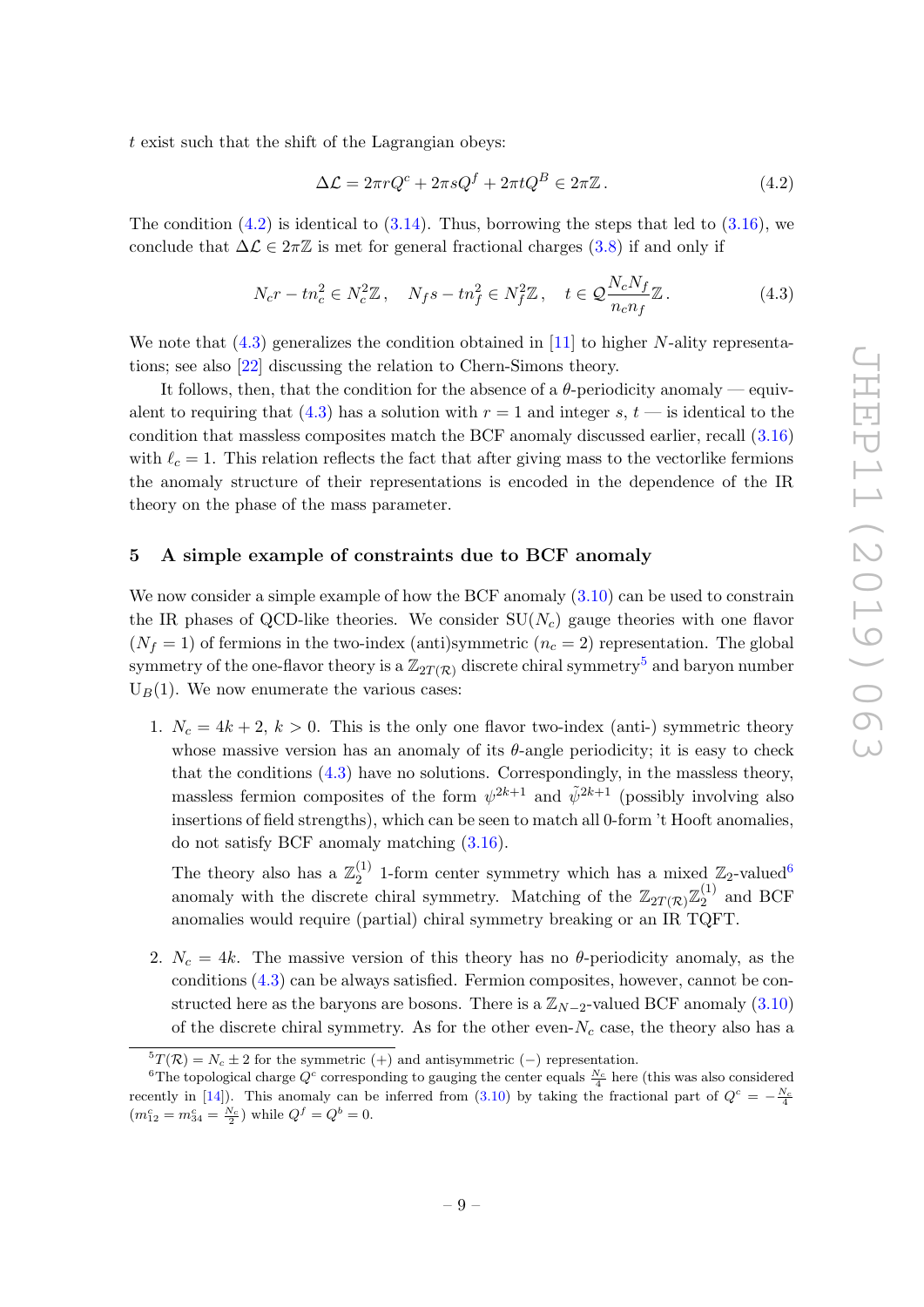$\mathbb{Z}_2^{(1)}$  $\mathbb{Z}_2^{(1)}$  1-form center symmetry but the mixed  $\mathbb{Z}_{2T(\mathcal{R})}\mathbb{Z}_2^{(1)}$  $_2^{(1)}$  anomaly is absent, see footnote [6.](#page-10-4) Thus, it appears that the breaking of the discrete chiral symmetry, along with an IR CFT or a TQFT, are the viable options for matching the anomaly in this theory.

3.  $N_c = 2k + 1$ . The massive version of this theory has no  $\theta$ -periodicity anomaly. Massless "baryons" of the form  $\psi^{2k+1}$  and  $\tilde{\psi}^{2k+1}$  (with, e.g., field strength insertions) can be constructed and shown to match all 0-form 't Hooft anomalies. Matching of the BCF anomaly is also automatic as per our discussion above. There is no center symmetry in the odd- $N_c$  case and no further anomalies to match.

It is also possible that anomalies, including the BCF anomaly, are matched by chiral symmetry breaking.

One can further consider these theories at higher  $N_f$ , but we shall not do so here. There are other interesting questions arising from the above discussions that are also left for future work. For example, in the massive theories with  $\theta$ -periodicity anomaly (such as our  $N_c = 4k + 2$  example above) there would have to be a phase transition at some value of  $\theta$  between 0 and  $2\pi$  (presumably  $\theta = \pi$  in the CP symmetric case) and one expects a nontrivial structure to arise on domain wall worldvolumes between CP-broken vacua. It would be interesting to study the corresponding domain wall physics. A related example is of massless theories where the discrete chiral symmetry is broken in the vacuum, as can happen in any of the examples above. These theories are also expected to have anomaly inflow and it would be interesting to study the associated nontrivial physics on their domain walls (see [\[3,](#page-12-2) [12\]](#page-13-10) for related work). Figuring out the existence and consistency with the BCF anomaly of the various TQFTs mentioned above, as well as a detailed study of the  $(N_c, N_f, m, \theta)$  phase diagram is also an interesting task for the future.

#### Acknowledgments

MA gratefully acknowledges the hospitality at the University of Toronto, where this paper was completed. MA is supported by the NSF grant PHY-1720135. EP is supported by a Discovery Grant from NSERC and acknowledges the Aspen Center for Physics where some of this work was done.

### <span id="page-11-0"></span>A Compatibility of the 't Hooft fluxes with the matter representation

We consider the  $x^1x^2$ -plane 't Hooft fluxes from  $(3.7)$ , given here for convenience

<span id="page-11-1"></span>
$$
A_1^c T^c = \left(\frac{2\pi m_{12}^c}{L^2} \mathbf{H}^c \cdot \boldsymbol{\nu_c}\right) x^2, A_2^c = 0,
$$
  
\n
$$
A_1^f T^f = \left(\frac{2\pi m_{12}^f}{L^2} \mathbf{H}^f \cdot \boldsymbol{\nu_f}\right) x^2, A_2^f = 0
$$
  
\n
$$
A_1^B = \left(n_c \frac{2\pi m_{12}^c}{L^2 N_c} + n_f \frac{2\pi m_{12}^f}{L^2 N_f}\right) x^2, A_2^B = 0.
$$
\n(A.1)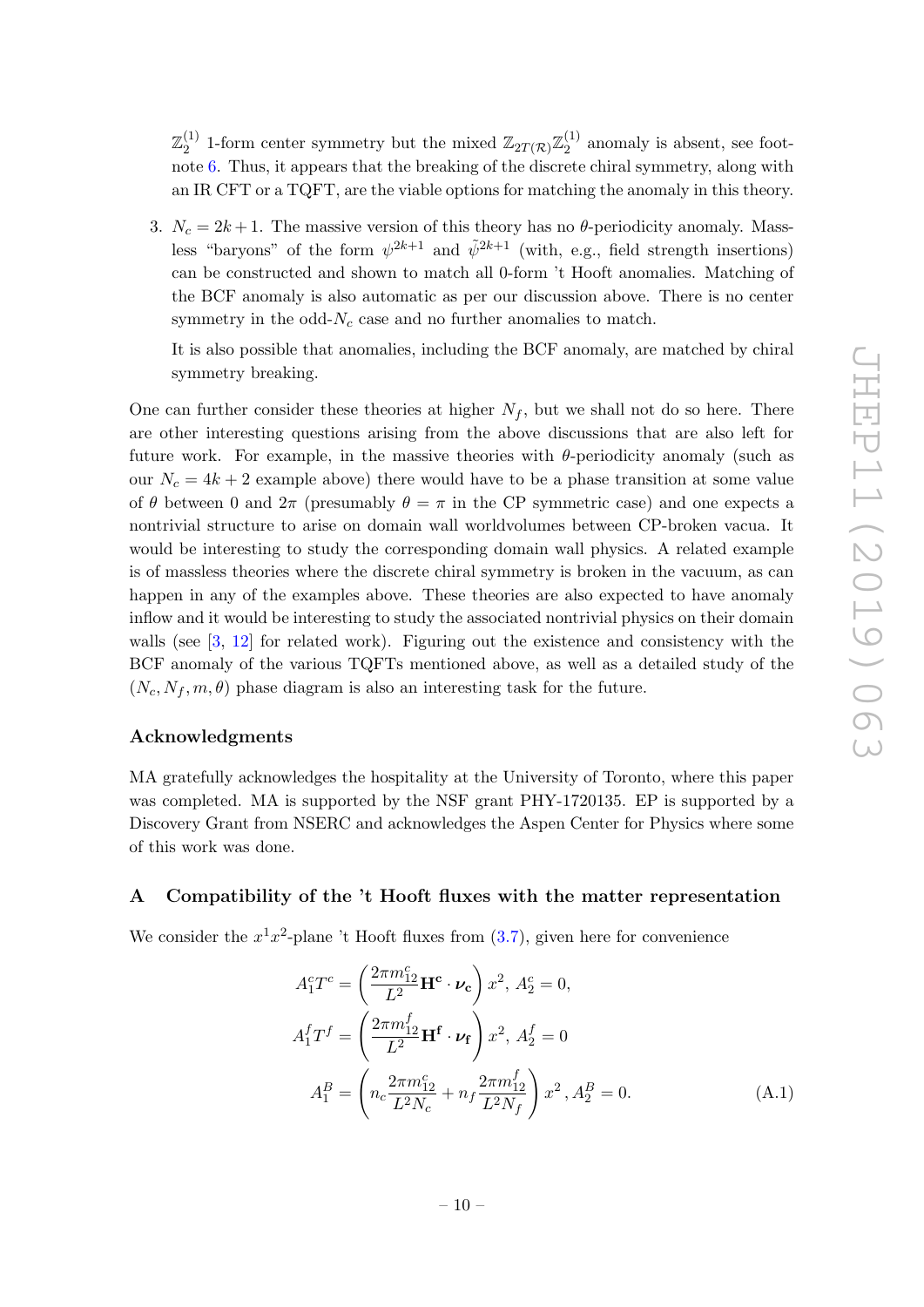.

These gauge backgrounds are not periodic functions on the  $x^1x^2$  torus, since their values at  $x^2 = L$  and  $x^2 = 0$  are different (recall also that the generators above are taken in the defining representation). However, they are related by gauge transformations. These can be found from  $(A.1)$ , which implies

$$
A_1^c T^c(x^2 = L) = \Omega^{c \dagger}(x^1) \left[ A_1^c T^c(x^2 = 0) - i \partial_1 \right] \Omega^c(x^1), \qquad \Omega^c(x^1) = e^{i \frac{2 \pi m_{12}^c x^1}{L} H^c \cdot \nu_c}
$$
  
\n
$$
A_1^f T^f(x^2 = L) = \Omega^{f \dagger}(x^1) \left[ A_1^f T^f(x^2 = 0) - i \partial_1 \right] \Omega^f(x^1), \qquad \Omega^f(x^1) = e^{i \frac{2 \pi m_{12}^f x^1}{L} H^f \cdot \nu_f}
$$
  
\n
$$
A_1^B(x^2 = L) = \Omega^{B \dagger}(x^1) \left[ A_1^B(x^2 = 0) - i \partial_1 \right] \Omega^B(x^1), \qquad \Omega^B(x^1) = e^{i \frac{2 \pi x^1}{L} \left( \frac{n_c m_{12}^c}{N_c} + \frac{n_f m_{12}^f}{N_f} \right)}
$$

The gauge group elements  $\Omega^{c,f,B}(x^1)$  are the only nontrivial transition functions on the torus in the chosen gauge [\[21,](#page-13-4) [23\]](#page-13-11). We see that  $\Omega^{c}(L) = e^{-i\frac{2\pi m_{12}^{c}}{N_c}} \Omega^{c}(0), \Omega^{f}(L) = e^{-i\frac{2\pi m_{12}^{f}}{N_f}} \Omega^{f}(0),$  $\Omega^{B}(L) = e^{i2\pi(\frac{n_c m_{12}^c}{N_c} + \frac{n_f m_{12}^f}{N_f})} \Omega^{B}(0)$ , i.e. they are not periodic functions of  $x^1$ . However, if a fermion field  $\psi$  transforms in a representation of N-alities  $n_c$  and  $n_f$  under SU( $N_c$ ) and  $SU(N_f)$  (recall that we gave  $\psi$  unit charge under  $U_B(1)$ ), the values of  $\psi$  at  $x^1 = 0$  and  $x^1 = L$  are related by the product  $(\Omega^c)^{n_c} (\Omega^f)^{n_f} \Omega^B$  evaluated at  $x^1 = L$ . This product is clearly unity so that the field  $\psi$  is single valued. This provides an explicit demonstra-tion that the background [\(3.7\)](#page-6-0), [\(A.1\)](#page-11-1) obeys the cocycle condition [\(3.5\)](#page-5-1) appropriate to  $\psi$ (everything is identically repeated in the  $x^3x^4$ -plane).

Open Access. This article is distributed under the terms of the Creative Commons Attribution License [\(CC-BY 4.0\)](https://creativecommons.org/licenses/by/4.0/), which permits any use, distribution and reproduction in any medium, provided the original author(s) and source are credited.

#### References

- <span id="page-12-0"></span>[1] D. Gaiotto, A. Kapustin, N. Seiberg and B. Willett, Generalized Global Symmetries, [JHEP](https://doi.org/10.1007/JHEP02(2015)172) 02 [\(2015\) 172](https://doi.org/10.1007/JHEP02(2015)172) [[arXiv:1412.5148](https://arxiv.org/abs/1412.5148)] [IN[SPIRE](https://inspirehep.net/search?p=find+EPRINT+arXiv:1412.5148)].
- <span id="page-12-1"></span>[2] D. Gaiotto, A. Kapustin, Z. Komargodski and N. Seiberg, Theta, Time Reversal and Temperature, JHEP 05 [\(2017\) 091](https://doi.org/10.1007/JHEP05(2017)091) [[arXiv:1703.00501](https://arxiv.org/abs/1703.00501)] [IN[SPIRE](https://inspirehep.net/search?p=find+EPRINT+arXiv:1703.00501)].
- <span id="page-12-2"></span>[3] D. Gaiotto, Z. Komargodski and N. Seiberg, *Time-reversal breaking in QCD<sub>4</sub>*, walls and dualities in  $2 + 1$  dimensions, JHEP 01 [\(2018\) 110](https://doi.org/10.1007/JHEP01(2018)110)  $[\text{arXiv}:1708.06806]$  [IN[SPIRE](https://inspirehep.net/search?p=find+EPRINT+arXiv:1708.06806)].
- [4] M.M. Anber and E. Poppitz, Two-flavor adjoint QCD, Phys. Rev. D 98 [\(2018\) 034026](https://doi.org/10.1103/PhysRevD.98.034026) [[arXiv:1805.12290](https://arxiv.org/abs/1805.12290)] [IN[SPIRE](https://inspirehep.net/search?p=find+EPRINT+arXiv:1805.12290)].
- [5] C. Córdova and T.T. Dumitrescu, *Candidate Phases for*  $SU(2)$  *Adjoint QCD<sub>4</sub> with Two* Flavors from  $\mathcal{N} = 2$  Supersymmetric Yang-Mills Theory,  $arXiv:1806.09592$  [IN[SPIRE](https://inspirehep.net/search?p=find+EPRINT+arXiv:1806.09592)].
- [6] Z. Bi and T. Senthil, Adventure in Topological Phase Transitions in 3 + 1-D: Non-Abelian Deconfined Quantum Criticalities and a Possible Duality, Phys. Rev. **X 9** [\(2019\) 021034](https://doi.org/10.1103/PhysRevX.9.021034) [[arXiv:1808.07465](https://arxiv.org/abs/1808.07465)] [IN[SPIRE](https://inspirehep.net/search?p=find+EPRINT+arXiv:1808.07465)].
- <span id="page-12-3"></span>[7] Z. Wan and J. Wang, Adjoint QCD4, Deconfined Critical Phenomena, Symmetry-Enriched Topological Quantum Field Theory and Higher Symmetry-Extension, [Phys. Rev.](https://doi.org/10.1103/PhysRevD.99.065013) D 99 (2019) [065013](https://doi.org/10.1103/PhysRevD.99.065013) [[arXiv:1812.11955](https://arxiv.org/abs/1812.11955)] [IN[SPIRE](https://inspirehep.net/search?p=find+EPRINT+arXiv:1812.11955)].